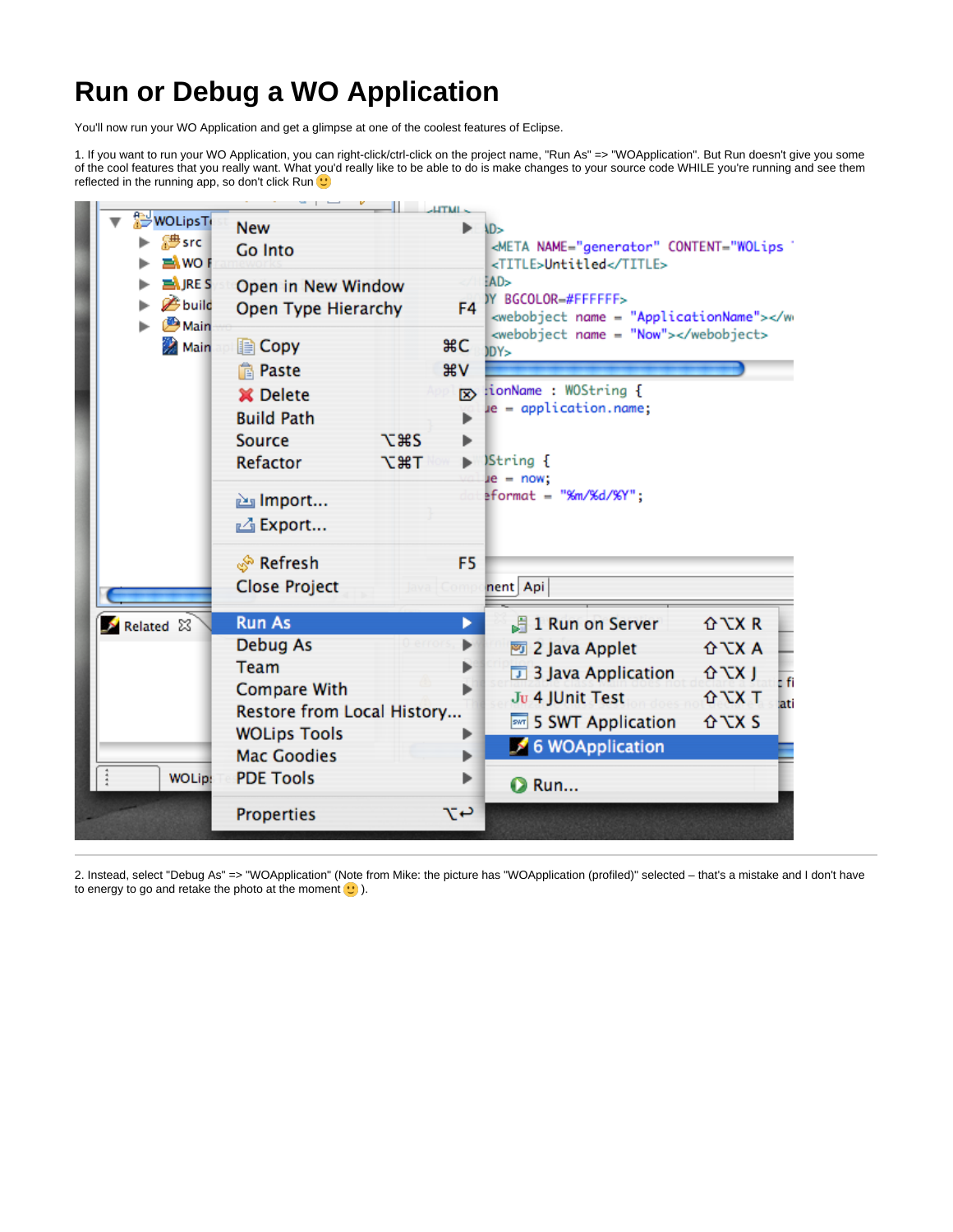

3. Eclipse will now look through all the known types for classes that are launchable.

| 000 | Progress Information     |            |        |
|-----|--------------------------|------------|--------|
| ï   | Searching for main types |            |        |
|     |                          |            |        |
|     |                          |            |        |
|     |                          | Details >> | Cancel |
|     |                          |            | 1,     |

4. In our case, we want to run our principal class "Application", so you can type Application in the search field, or scroll down to it in the list and click "OK".

Once you go through this process once, though, you will have a Run/Debug Configuration that you can just reuse every time without having to pick the class.

For reference, a slightly faster way of getting to past this step is to select Run As => WOApplication on the Application class itself in Package Explorer rather than selecting it on the project.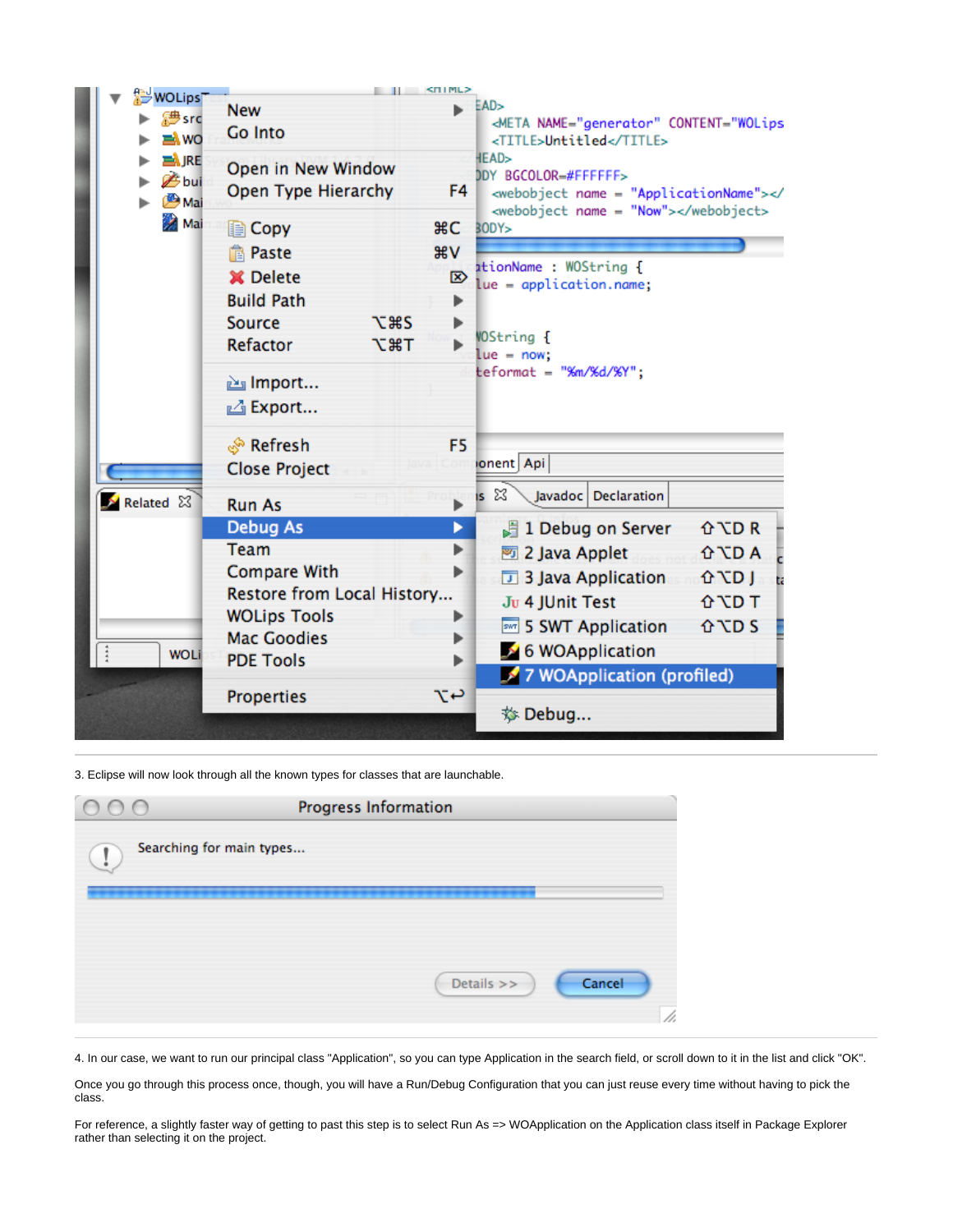| $\mathbf{\Theta} \circ \mathbf{\Theta}$ | Debug Type                                            |
|-----------------------------------------|-------------------------------------------------------|
|                                         | Choose a type $(? = any character, * = any string)$ : |
| Application                             |                                                       |
| Matching types:                         |                                                       |
| $\Theta_{\triangleright}$ Application   |                                                       |
|                                         |                                                       |
|                                         |                                                       |
|                                         |                                                       |
|                                         |                                                       |
|                                         |                                                       |
|                                         |                                                       |
|                                         |                                                       |
| Qualifier:                              |                                                       |
| default package) - WOLipsTest/src       |                                                       |
|                                         |                                                       |
|                                         |                                                       |
|                                         |                                                       |
|                                         |                                                       |
|                                         | Cancel<br>OK                                          |
|                                         | li.                                                   |

6. Eclipse will now execute the WOApplication, opening a Console view at the bottom to show you stdout and stderr (stderr is red, stdout is blue). Additionally, Eclipse by default opens an internal browser that contains your Main.WO. So, hey, that's cool – it works, but that embedded browser has got to go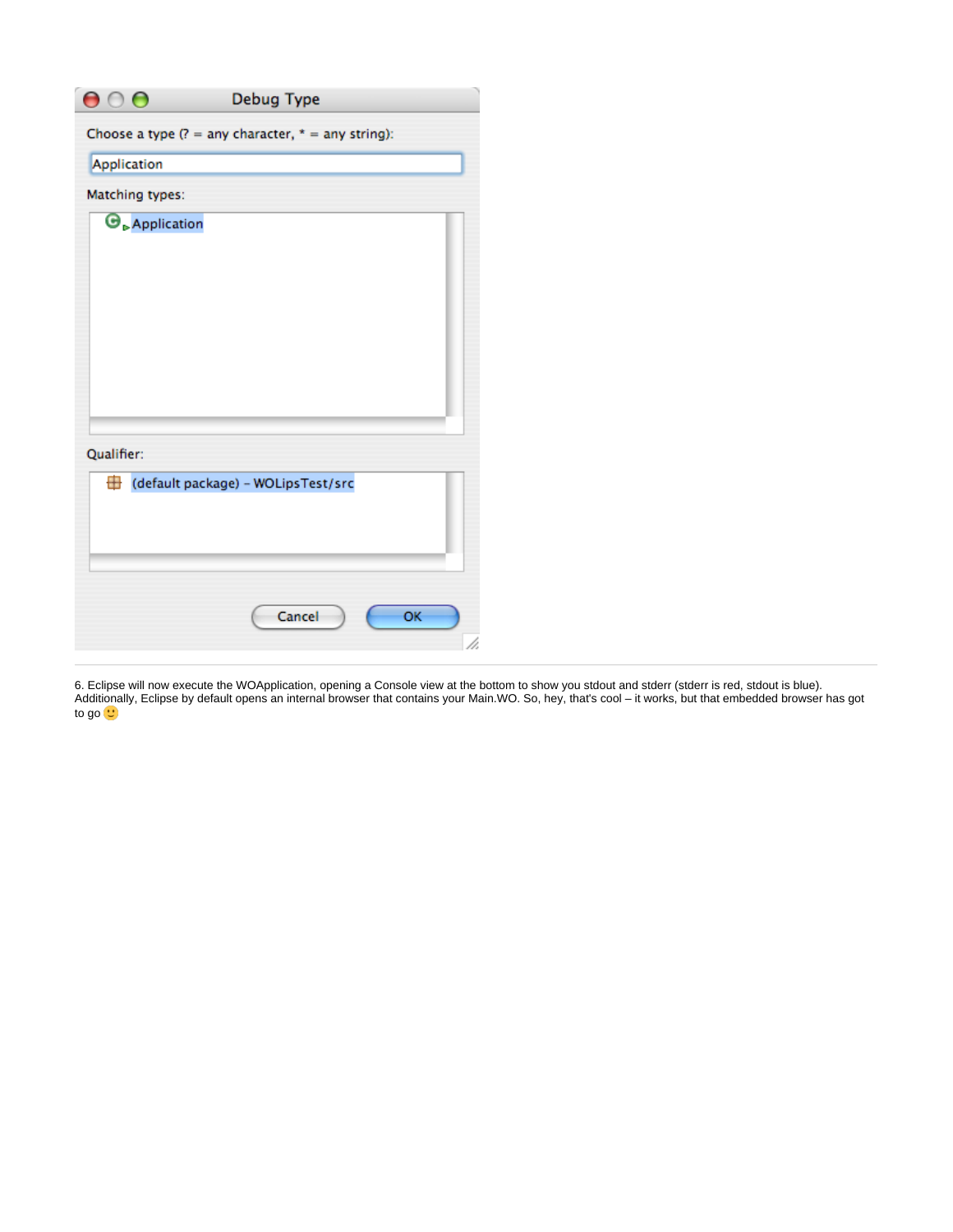

7. Select "Window" => "Preferences..."

| <b>Window</b> Help            |
|-------------------------------|
| <b>New Window</b>             |
| <b>New Editor</b>             |
| <b>Open Perspective</b>       |
| <b>Show View</b>              |
| Customize Perspective         |
| Save Perspective As           |
| <b>Reset Perspective</b>      |
| <b>Close Perspective</b>      |
| <b>Close All Perspectives</b> |
| Navigation                    |
| Preferences                   |
|                               |

8. Open "General", select "Web Browser", and change "Use internal Web browser" to "Use external Web Browser", click "Apply" and then "OK".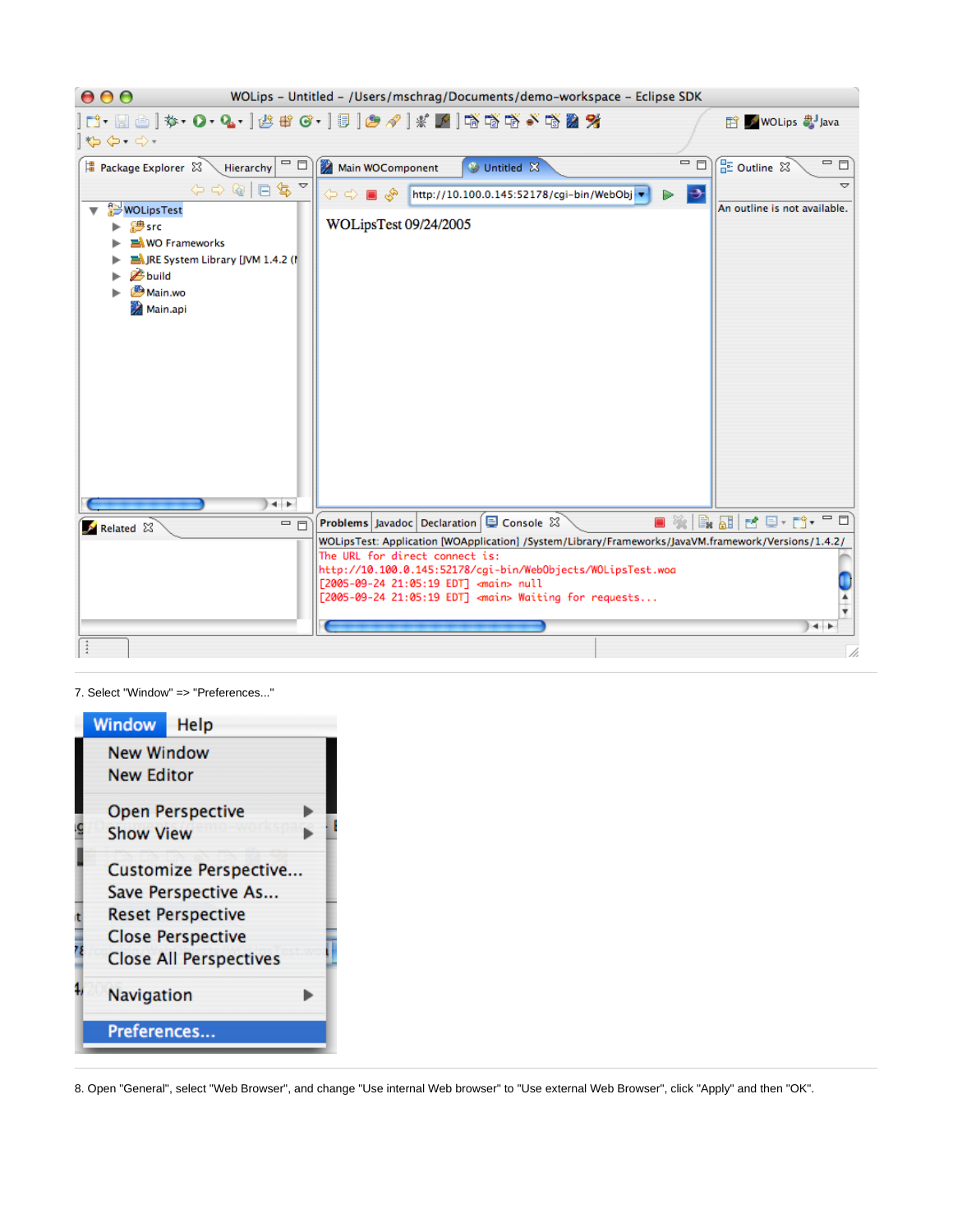

9. Go ahead and stop your WO Application. In the console view, there is a red square on the right side. If you click that, it will terminate your app (it will say "<terminated>" on the title bar of the Console view when it's done, and the red stop square will turn gray). If you want to clear the console output, you can the icon of the paper with the X on it.

10. You want to Debug again, but you can now save yourself some time. On the icon bar of Eclipse, in the second set of icons, there is an icon of a Bug with an arrow next to it and a Play button with an arrow next to it. These are your Debug and Run buttons. If you click the down arrow next to the Debug icon, you will see a list of recent run configurations to choose from. If you want to rerun the last configuration, you can just click the debug icon itself. Run works the same way.

If you want to change any of the configuration options like WO parameters, commandline parameters, VM options, etc, you can click the down arrow and then select "Debug ..." or "Run ..." and then you can edit a plethora of options for the configurations.

11. In our case, we want to just Debug again, so click the Debug icon. You will see Eclipse open the Console view again, but this time your default web browser will launch and you will see the output of your Main.wo component.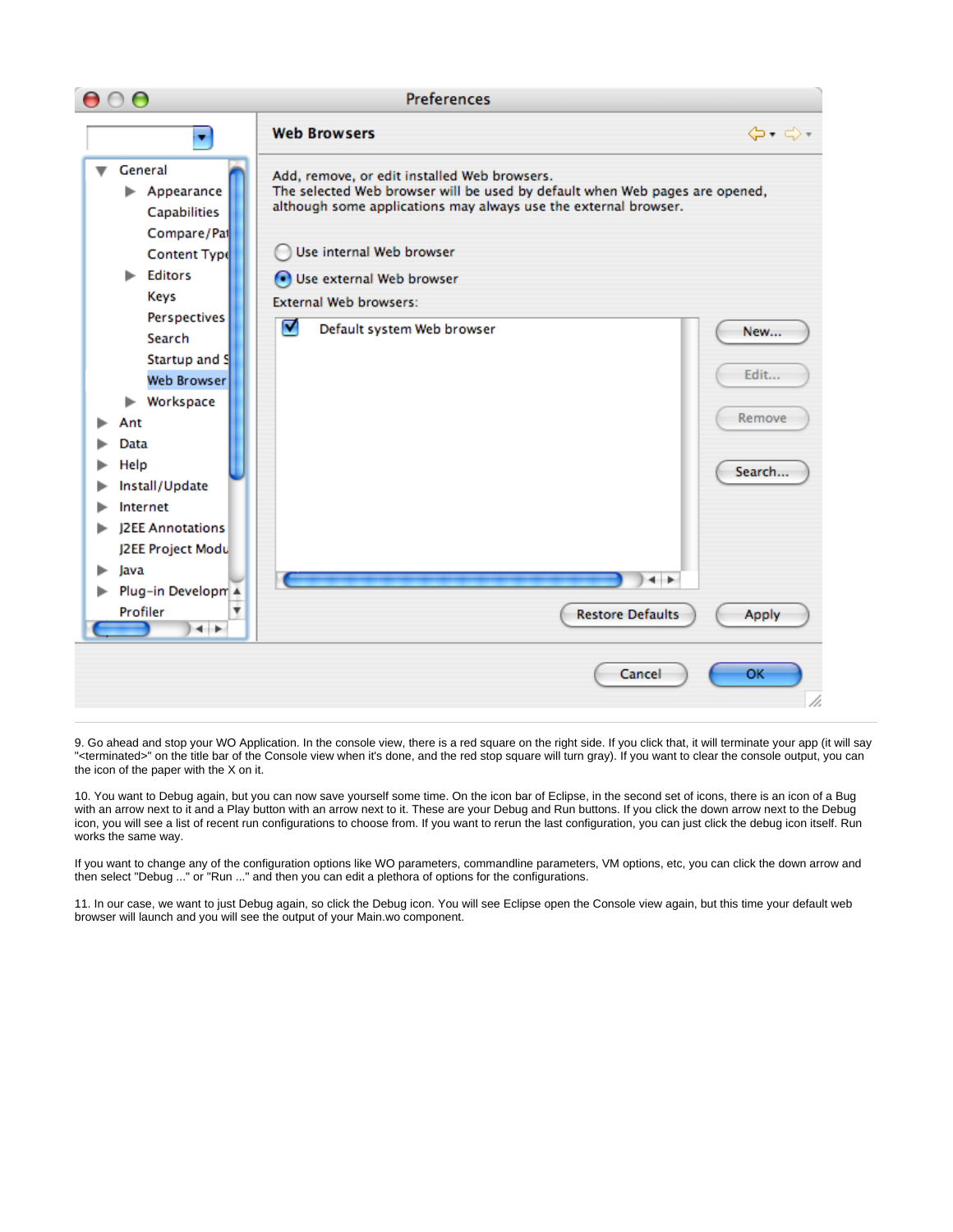

## WOLipsTest 09/24/2005

12. Let's check out Hot Code Replacement. Switch back to Eclipse and leave the app running. Go to the Java tab of Main.wo and change the definition of now() to return a specific date and save. The Eclipse incremental compiler will now compile the changed method and replace it on-the-fly into the running application.

public NSTimestamp now() { Θ Date nowDate = new Date $()$ ; NSTimestamp now = new NSTimestamp(2005, 1, 1, 1, 0, 0, NSTimeZone.getDefault()); return now; ŀ

13. Reload Safari and you'll see the change. There ARE limitations to Hot Code Replacement. It is not able to replace structural changes to your code – added methods, removed methods, added fields, or removed fields. But most any change INSIDE of method works fine. You will find this to be an enormous productivity boost over the usual run, navigate, stop, fix, run, navigate, stop, fix cycle. Now it's run, navigate, fix, reload.